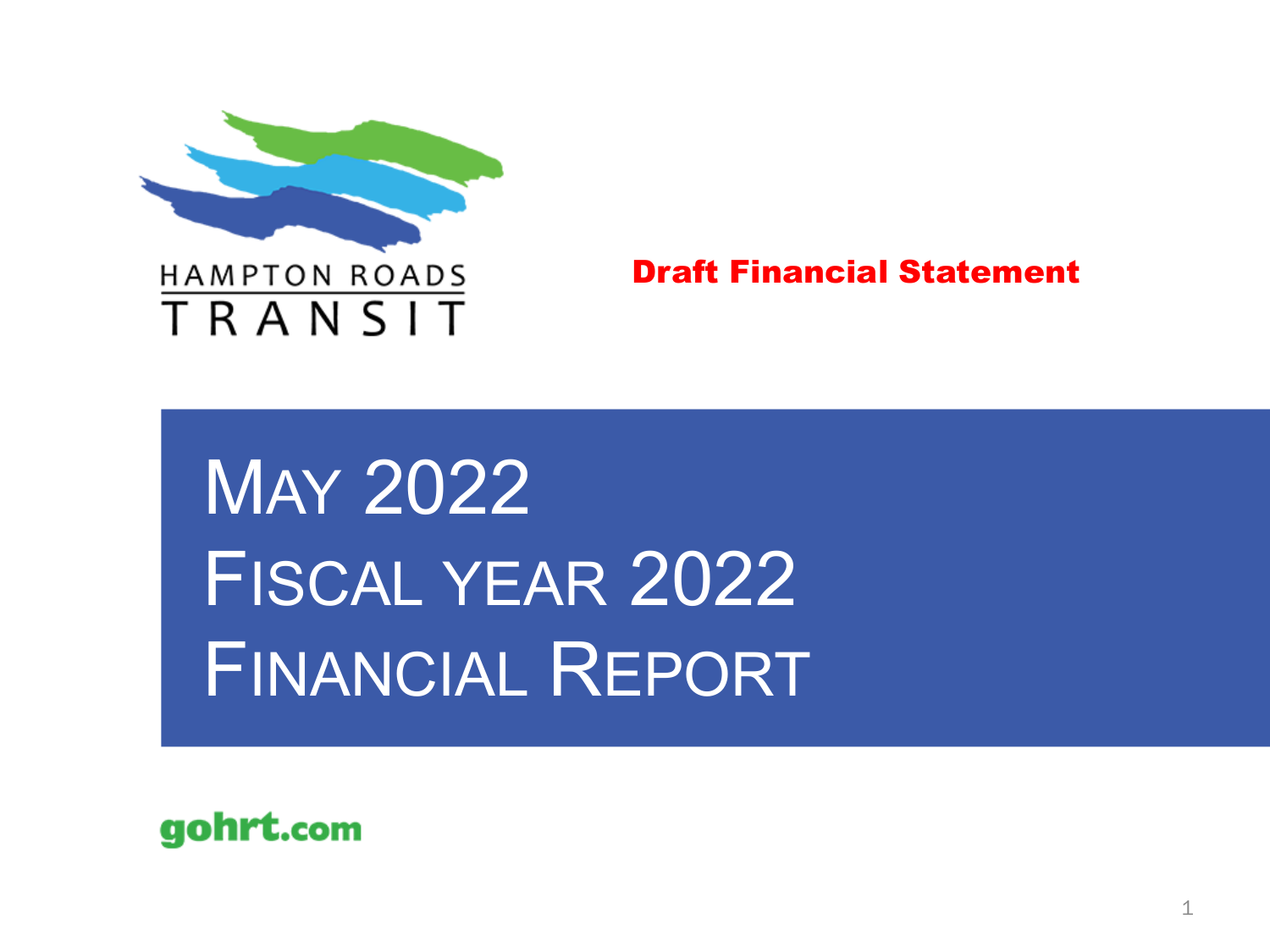# **OPERATING FINANCIAL STATEMENTS May 2022**

| <b>FISCAL YEAR 2022</b>            | Annual          | <b>Month to Date</b><br><b>Year to Date</b> |            |               |    |           |                        |                |    |               |    |             |            |
|------------------------------------|-----------------|---------------------------------------------|------------|---------------|----|-----------|------------------------|----------------|----|---------------|----|-------------|------------|
| Dollars in Thousands               | <b>Budget</b>   | <b>Budget</b>                               |            | <b>Actual</b> |    | Variance  |                        | <b>Budget</b>  |    | <b>Actual</b> |    | Variance    |            |
| <b>Operating Revenue</b>           |                 |                                             |            |               |    |           |                        |                |    |               |    |             |            |
| Passenger Revenue                  | \$<br>8,442.0   | \$<br>703.5                                 | $\sqrt{3}$ | 704.1         | \$ | 0.6       | $0.1 \%$ \$            | $7,738.5$ \$   |    | 7,410.6       | \$ | (327.9)     | $(4.2)$ %  |
| <b>Advertising Revenue</b>         | 1,075.0         | 89.6                                        |            | 189.7         |    | 100.1     | 111.7 %                | 985.4          |    | 1,169.6       |    | 184.1       | 18.7 %     |
| Other Transportation Revenue       | 2,335.0         | 194.6                                       |            | 203.5         |    | 9.0       | 4.6 %                  | 2,140.4        |    | 2,228.4       |    | 88.0        | 4.1 %      |
| Non-Transportation Revenue         | 60.0            | 5.0                                         |            | 4.1           |    | (0.9)     | (18.2) %               | 55.0           |    | 74.3          |    | 19.3        | 35.1 %     |
| <b>Total Operating Revenue</b>     | 11,912.0        | 992.7                                       |            | 1,101.5       |    | 108.8     | 11.0 %                 | 10,919.3       |    | 10,882.9      |    | (36.4)      | (0.3) %    |
| <b>Non-Operating Revenue</b>       |                 |                                             |            |               |    |           |                        |                |    |               |    |             |            |
| Federal Funding (5307/5337)        | 22,053.7        | 1,837.8                                     |            | (2, 127.9)    |    | (3,965.7) | $(215.8)$ %            | 20,215.9       |    | 12,190.7      |    | (8,025.2)   | $(39.7)$ % |
| <b>HRRTF Funding</b>               | 5,730.1         | 477.5                                       |            | 280.8         |    | (196.7)   | (41.2) %               | 5,252.6        |    | 3,181.7       |    | (2,070.9)   | $(39.4)$ % |
| <b>State Funding</b>               | 21,438.3        | 1,786.5                                     |            | 5,930.7       |    | 4,144.2   | 232.0 %                | 19,651.8       |    | 27,865.2      |    | 8,213.4     | 41.8 %     |
| Local Funding                      | 44.696.1        | 3,724.7                                     |            | 3,724.7       |    |           | $\%$<br>$\blacksquare$ | 40,971.4       |    | 40,971.4      |    |             | $-$ %      |
| <b>Total Non-Operating Revenue</b> | 93,918.3        | 7,826.5                                     |            | 7,808.3       |    | (18.2)    | $(0.2)$ %              | 86,091.7       |    | 84,208.9      |    | (1,882.8)   | $(2.2)$ %  |
| <b>TOTAL REVENUE</b>               | \$<br>105,830.2 | \$<br>8,819.2                               | <b>S</b>   | 8,909.8       | \$ | 90.6      |                        | \$<br>97,011.0 | -S | 95,091.8      |    | \$(1,919.2) |            |
|                                    |                 |                                             |            |               |    |           |                        |                |    |               |    |             |            |
| <b>Personnel Services</b>          | \$<br>67,463.2  | \$<br>5,510.0                               | - \$       | 5,820.5       | \$ | (310.5)   | $(5.6) \%$ \$          | 61,898.2 \$    |    | 61,039.8      | \$ | 858.4       | 1.4%       |
| <b>Contract Services</b>           | 13,795.0        | 1,301.8                                     |            | 819.9         |    | 482.0     | 37.0 %                 | 12,480.8       |    | 9,222.1       |    | 3,258.7     | 26.1 %     |
| Materials & Supplies               | 5,455.2         | 452.7                                       |            | 444.8         |    | 7.9       | 1.7%                   | 5.010.0        |    | 4,342.7       |    | 667.3       | 13.3 %     |
| Gas & Diesel                       | 3,984.7         | 332.1                                       |            | 313.8         |    | 18.3      | 5.5 %                  | 3,652.6        |    | 3,726.2       |    | (73.6)      | (2.0) %    |
| Contractor's Fuel Usage            | 597.3           | 49.8                                        |            | 44.5          |    | 5.2       | 10.5 %                 | 547.5          |    | 472.4         |    | 75.1        | 13.7 %     |
| <b>Utilities</b>                   | 1,098.8         | 72.1                                        |            | 121.9         |    | (49.8)    | (69.1) %               | 1,026.7        |    | 1,030.3       |    | (3.6)       | $(0.3)$ %  |
| Casualties & Liabilities           | 3,794.4         | 316.5                                       |            | 335.5         |    | (19.0)    | (6.0) %                | 3,477.8        |    | 3,815.1       |    | (337.3)     | (9.7) %    |
| <b>Purchased Transportation</b>    | 7,955.7         | 617.1                                       |            | 586.1         |    | 31.1      | 5.0 %                  | 7,388.5        |    | 6,062.1       |    | 1,326.4     | 18.0 %     |
| Other Miscellaneous Expenses       | 1,686.1         | 167.0                                       |            | 98.1          |    | 68.9      | 41.2 %                 | 1,528.7        |    | 1,173.5       |    | 355.2       | 23.2 %     |
| <b>TOTAL EXPENSE</b>               | \$<br>105,830.2 | \$<br>8,819.2                               | -\$        | 8,585.1       | \$ | 234.1     |                        | \$<br>97,011.0 | -5 | 90,884.3      | \$ | 6,126.8     |            |
| <b>SURPLUS (DEFICIT)</b>           |                 |                                             | \$         | 324.7         |    |           |                        |                |    | 4,207.5       |    |             |            |

Line of Credit balance as of May 31, 2022, is \$0

CRRSSA balance available through May 31, 2022, expenses: \$7,770,694

HAMPTON ROADS TRANSIT

Draft Financial Statement

 $\mathcal{D}$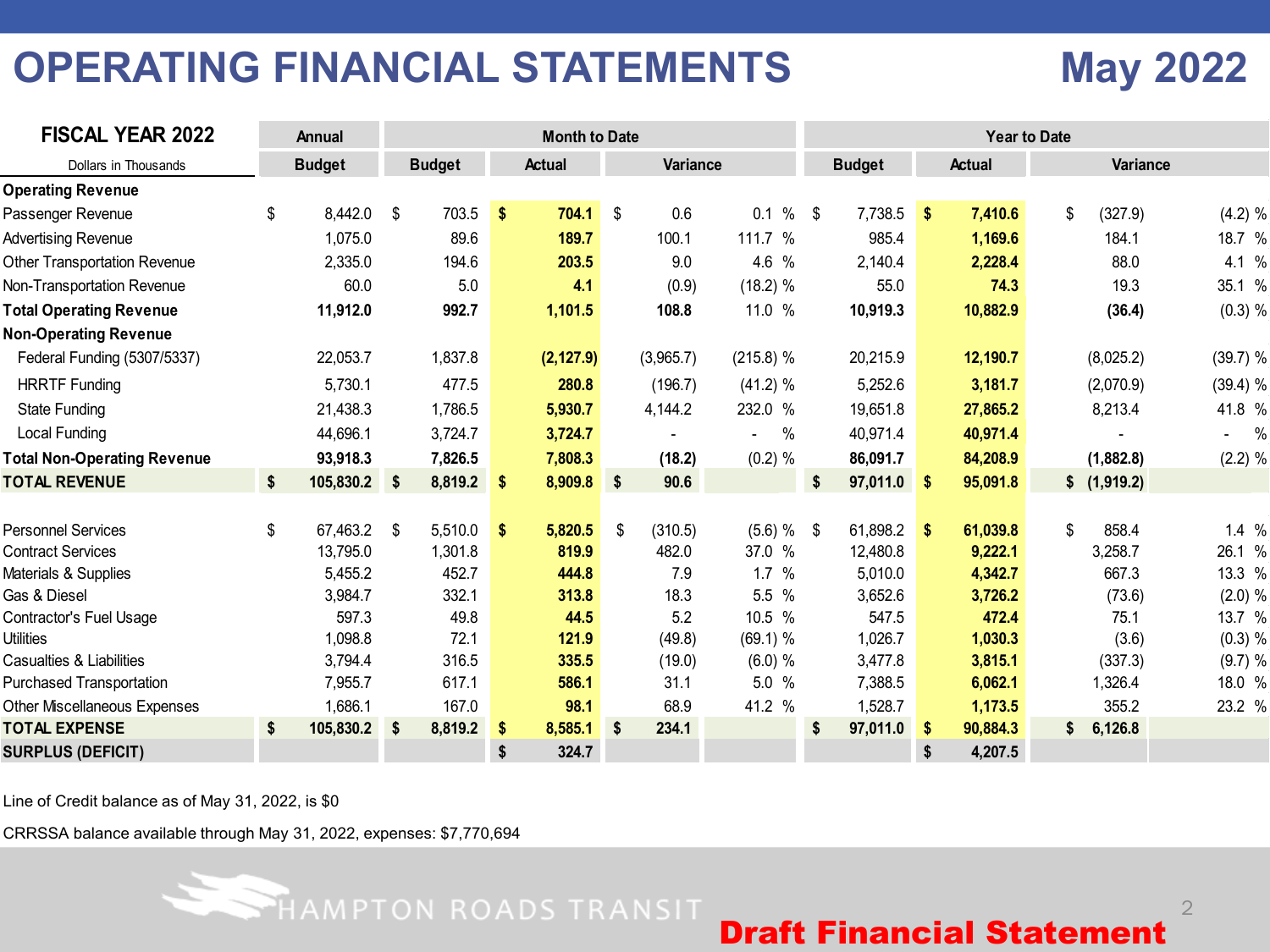# **OPERATING FINANCIAL STATEMENTS May 2022**

3

### **MAX, PCS, 15-MINUTE INCREMENT**

| Variance<br>Variance<br><b>Budget</b><br><b>Budget</b><br><b>Budget</b><br><b>Actual</b><br><b>Actual</b><br>Dollars in Thousands<br>$50.9$ \$<br>\$<br>(20.5) %<br>\$<br>611.1<br>40.5<br>(10.5)<br>$560.2$ \$<br>376.0<br>\$<br>(184.3)<br>S<br>S<br>(41.2) %<br>5,730.1<br>477.5<br>280.8<br>(196.7)<br>3,181.7<br>(2,070.9)<br>5,252.6<br>\$<br>$6,341.3$ \$<br>$528.4$ \$<br>321.3<br>$5,812.8$ \$<br>3,557.5<br>\$ (2,255.1)<br>(207.3)<br>\$<br>\$<br>\$<br>36.8 %<br>\$<br>400.9<br>253.2<br>\$<br>147.7<br>4,410.1<br>2,742.8<br>1,667.2<br>4,811.0<br>-S<br>S<br>$\boldsymbol{\mathsf{s}}$<br>$\mathbf{s}$<br>53.7<br>27.7<br>26.0<br>48.4 %<br>590.4<br>318.9<br>271.5<br>644.0<br>699.4<br>58.3<br>28.4<br>29.9<br>51.2 %<br>368.5<br>272.5<br>641.1<br>22.2 %<br>44.6<br>21.2<br>3.2<br>0.9<br>48.7<br>4.1<br>23.4 | <b>FISCAL YEAR 2022</b>  | Annual |      | <b>Month to Date</b> |     |        |       | <b>Year to Date</b> |      |          |
|---------------------------------------------------------------------------------------------------------------------------------------------------------------------------------------------------------------------------------------------------------------------------------------------------------------------------------------------------------------------------------------------------------------------------------------------------------------------------------------------------------------------------------------------------------------------------------------------------------------------------------------------------------------------------------------------------------------------------------------------------------------------------------------------------------------------------------|--------------------------|--------|------|----------------------|-----|--------|-------|---------------------|------|----------|
| <b>Operating Revenue</b><br>Passenger Revenue<br><b>RTS Program</b><br><b>TOTAL REVENUE</b><br><b>Personnel Services</b><br><b>Contract Services</b><br>Materials & Supplies<br><b>Utilities</b>                                                                                                                                                                                                                                                                                                                                                                                                                                                                                                                                                                                                                                |                          |        |      |                      |     |        |       |                     |      |          |
|                                                                                                                                                                                                                                                                                                                                                                                                                                                                                                                                                                                                                                                                                                                                                                                                                                 |                          |        |      |                      |     |        |       |                     |      |          |
|                                                                                                                                                                                                                                                                                                                                                                                                                                                                                                                                                                                                                                                                                                                                                                                                                                 |                          |        |      |                      |     |        |       |                     |      | (32.9) % |
|                                                                                                                                                                                                                                                                                                                                                                                                                                                                                                                                                                                                                                                                                                                                                                                                                                 |                          |        |      |                      |     |        |       |                     |      | (39.4) % |
|                                                                                                                                                                                                                                                                                                                                                                                                                                                                                                                                                                                                                                                                                                                                                                                                                                 |                          |        |      |                      |     |        |       |                     |      |          |
|                                                                                                                                                                                                                                                                                                                                                                                                                                                                                                                                                                                                                                                                                                                                                                                                                                 |                          |        |      |                      |     |        |       |                     |      |          |
|                                                                                                                                                                                                                                                                                                                                                                                                                                                                                                                                                                                                                                                                                                                                                                                                                                 |                          |        |      |                      |     |        |       |                     |      | 37.8 %   |
|                                                                                                                                                                                                                                                                                                                                                                                                                                                                                                                                                                                                                                                                                                                                                                                                                                 |                          |        |      |                      |     |        |       |                     |      | 46.0 %   |
|                                                                                                                                                                                                                                                                                                                                                                                                                                                                                                                                                                                                                                                                                                                                                                                                                                 |                          |        |      |                      |     |        |       |                     |      | 42.5 %   |
|                                                                                                                                                                                                                                                                                                                                                                                                                                                                                                                                                                                                                                                                                                                                                                                                                                 |                          |        |      |                      |     |        |       |                     |      | 47.6 %   |
|                                                                                                                                                                                                                                                                                                                                                                                                                                                                                                                                                                                                                                                                                                                                                                                                                                 | Casualties & Liabilities | 138.2  | 11.5 | 8.8                  | 2.7 | 23.7 % | 126.7 | 103.9               | 22.8 | 18.0 %   |
| 207.3<br><b>TOTAL EXPENSE</b><br>\$<br>528.4<br>321.3<br>5,812.8<br>3,557.5<br>6,341.3<br>$\boldsymbol{\mathsf{s}}$<br>\$<br>2,255.1<br>-S<br>$\boldsymbol{\mathsf{s}}$<br>\$<br>$\mathbf{s}$                                                                                                                                                                                                                                                                                                                                                                                                                                                                                                                                                                                                                                   |                          |        |      |                      |     |        |       |                     |      |          |
| <b>SURPLUS (DEFICIT)</b><br>S<br>\$<br>$\blacksquare$<br>$\blacksquare$                                                                                                                                                                                                                                                                                                                                                                                                                                                                                                                                                                                                                                                                                                                                                         |                          |        |      |                      |     |        |       |                     |      |          |

HAMPTON ROADS TRANSIT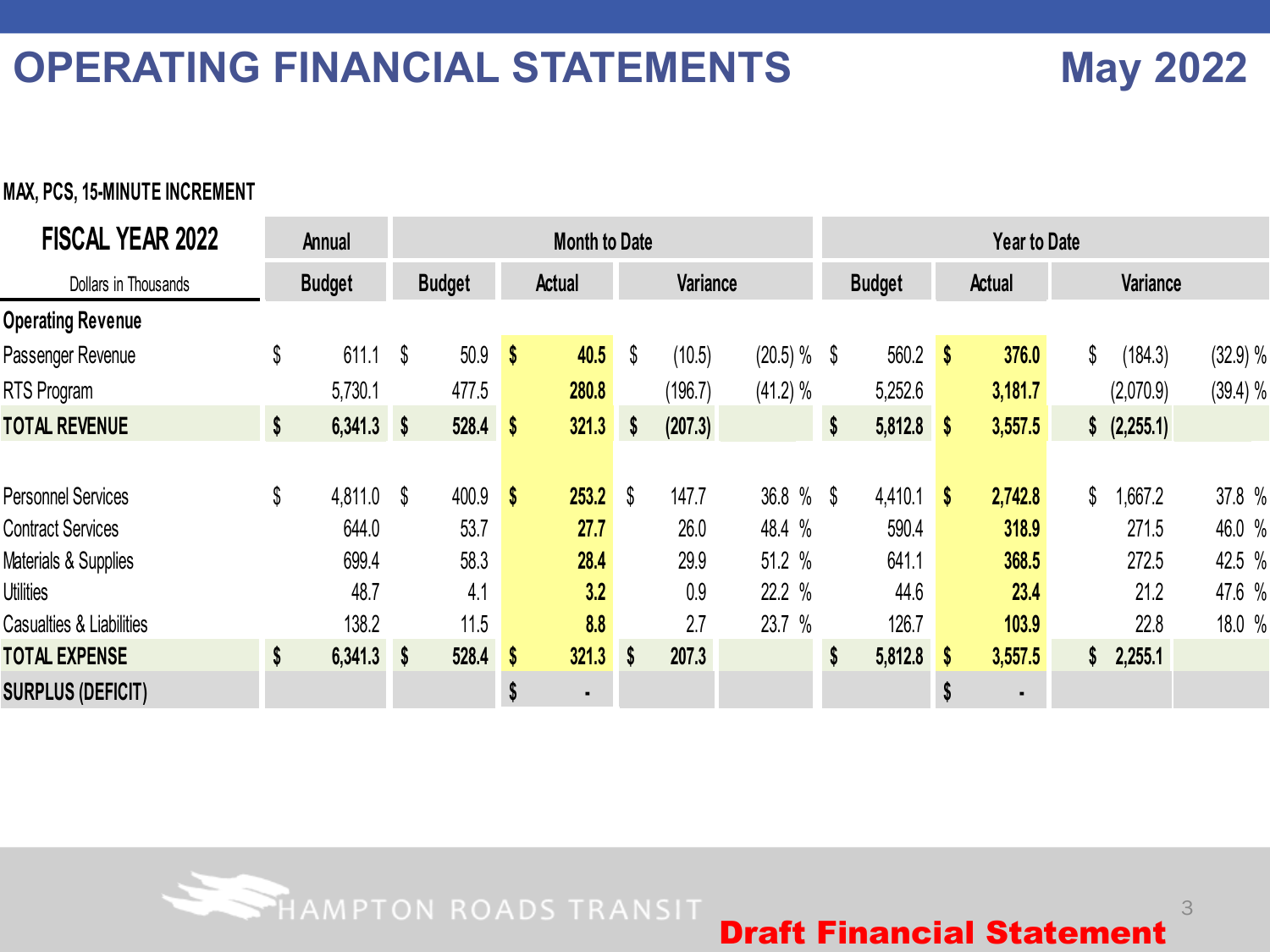## **Non-Operating COVID Revenue and Expenses May 2022** Dollars in Thousands

|                                     | <b>Month to Date</b> |      |    | <b>Year to Date</b> |
|-------------------------------------|----------------------|------|----|---------------------|
| Federal Funding (5307/5337)         | \$                   | 36.2 | \$ | 2,071.4             |
| <b>Total Non-Operating Revenue</b>  | \$                   | 36.2 | S  | 2,071.4             |
|                                     |                      |      |    |                     |
| <b>Personnel Services</b>           | \$                   | 10.0 | \$ | 467.2               |
| <b>Contract Services</b>            |                      | ٠    |    | 1,002.8             |
| Materials & Supplies                |                      | 0.9  |    | 22.6                |
| <b>Other Miscellaneous Expenses</b> |                      | 25.3 |    | 578.8               |
| <b>Total Non-Operating Expense</b>  | \$                   | 36.2 | \$ | 2,071.4             |
| <b>SURPLUS (DEFICIT)</b>            | \$                   |      | \$ | $\blacksquare$      |



4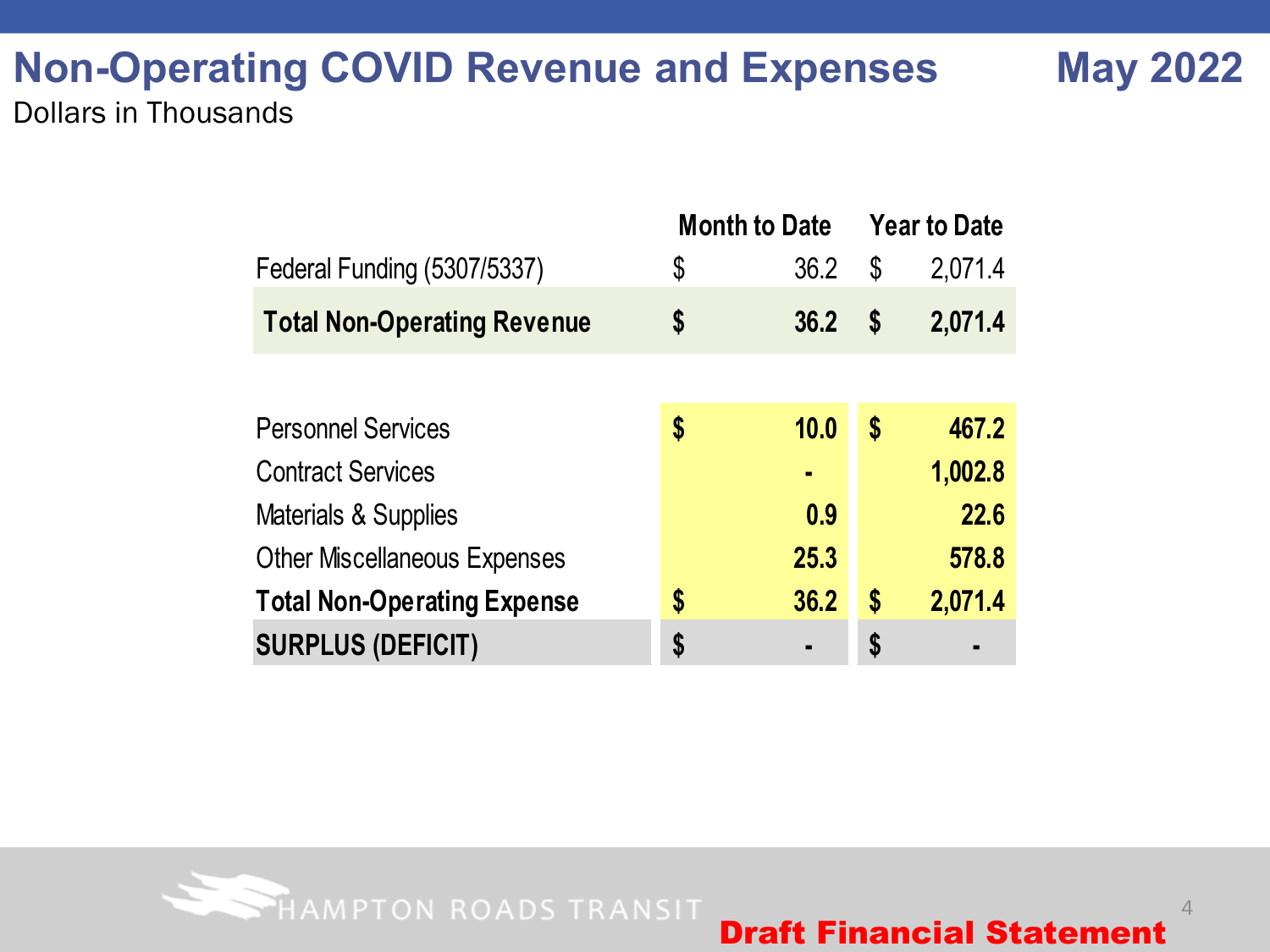## **OPERATING FINANCIAL STATEMENTS May 2022**



### **Total Expenses**



**Farebox Revenue** 

### HAMPTON ROADS TRANSIT **Draft Financial Statement**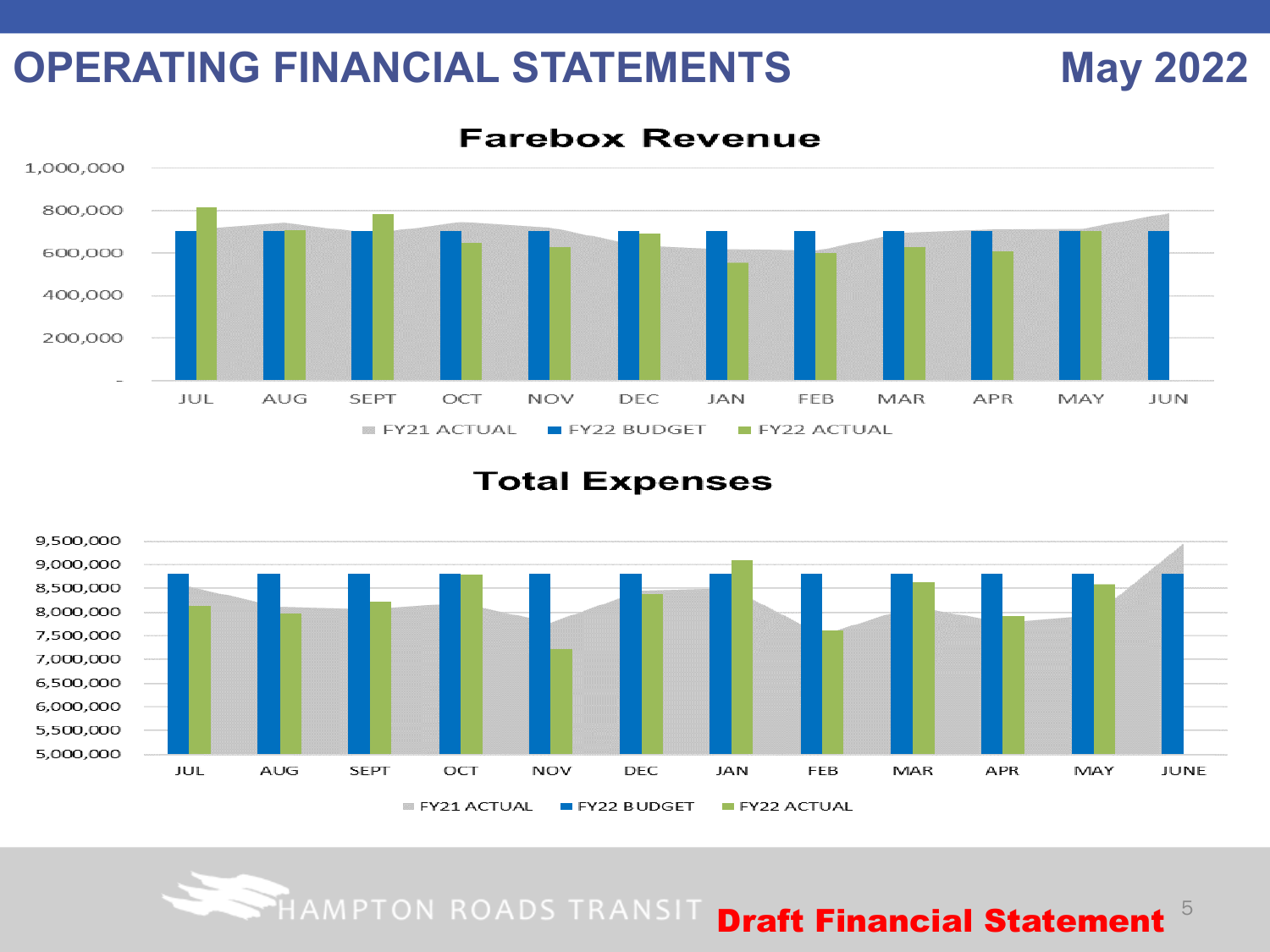# **OPERATING CROSSWALK May 2022**

| <b>FISCAL YEAR 2022</b>                   |                | <b>ACTUAL</b>   |                    | <b>ACTUAL</b>       |                         | <b>ACTUAL</b>       | <b>VARIANCE</b>  |
|-------------------------------------------|----------------|-----------------|--------------------|---------------------|-------------------------|---------------------|------------------|
| (Dollars in Thousands)                    | <b>BUDGET</b>  | <b>LOCALITY</b> |                    | <b>NON-LOCALITY</b> |                         | <b>CONSOLIDATED</b> | $+ / (-)$        |
| <b>REVENUE</b>                            |                |                 |                    |                     |                         |                     |                  |
| Passenger Revenue                         | \$<br>7,738.5  | \$<br>6,898.0   | \$                 | 512.6               | \$                      | 7,410.6             | \$<br>(327.9)    |
| <b>Advertising Revenue</b>                | \$<br>985.4    | \$<br>1,098.5   | \$                 | 71.0                | $\overline{\xi}$        | 1,169.5             | \$<br>184.1      |
| <b>Other Transportation Revenue</b>       | \$<br>2,140.4  | \$              | \$                 | 2,228.4             | \$                      | 2,228.4             | \$<br>88.0       |
| Non-Transportation Revenue                | \$<br>55.0     | \$<br>48.2      | \$                 | 26.1                | \$                      | 74.3                | \$<br>19.3       |
| Federal Funding (PM 5307/5337)            | \$20,215.9     | \$12,190.7      | \$                 |                     | \$                      | 12,190.7            | \$<br>(8,025.2)  |
| HRRTF <sup>1</sup>                        | \$.<br>5,252.6 | \$              | \$                 | 3,181.7             | $\overline{\varsigma}$  | 3,181.7             | \$<br>(2,070.9)  |
| <b>State Funding</b>                      | \$19,651.8     | \$27,865.2      | \$                 |                     | \$                      | 27,865.2            | \$<br>8,213.4    |
| <b>Local Funding</b>                      | \$40,971.4     | \$40,971.4      | \$                 |                     | \$                      | 40,971.4            | \$               |
| <b>TOTAL REVENUE:</b>                     | \$97,011.0     | \$89,072.0      | $\hat{\mathsf{S}}$ | 6,019.8             | \$                      | 95,091.8            | \$<br>(1, 919.2) |
|                                           |                |                 |                    |                     |                         |                     |                  |
| <b>EXPENSE</b>                            |                |                 |                    |                     |                         |                     |                  |
| <b>Personnel Services</b>                 | \$61,898.2     | \$57,057.9      | \$                 | 3,981.9             | $\overline{\mathsf{S}}$ | 61,039.8            | \$<br>858.4      |
| Services                                  | \$12,480.8     | 8,620.5<br>\$   | \$                 | 601.6               | \$                      | 9,222.1             | \$<br>3,258.7    |
| Materials & Supplies                      | \$<br>9,210.2  | \$<br>7,984.1   | \$                 | 557.2               | \$                      | 8,541.3             | \$<br>668.9      |
| <b>Utilities</b>                          | \$<br>1,026.7  | \$<br>963.1     | \$                 | 67.2                | \$                      | 1,030.3             | \$<br>(3.6)      |
| Casualties & Liabilities                  | \$<br>3,477.9  | \$<br>3,566.2   | \$                 | 248.9               | $\overline{\xi}$        | 3,815.1             | \$<br>(337.2)    |
| <b>Purchased Transportation</b>           | \$<br>7,388.5  | \$<br>5,666.7   | \$                 | 395.5               | $\overline{\varsigma}$  | 6,062.2             | \$<br>1,326.3    |
| <b>Other Miscellaneous Expenses</b>       | \$<br>1,528.7  | \$<br>1,096.9   | \$                 | 76.6                | \$                      | 1,173.5             | \$<br>355.2      |
| <b>TOTAL EXPENSE:</b>                     | \$97,011.0     | \$84,955.4      | \$                 | 5,928.9             | \$                      | 90,884.3            | \$<br>6,126.7    |
|                                           |                |                 |                    |                     |                         |                     |                  |
| <b>BUDGET STATUS TO DATE<sup>2</sup>:</b> | \$             | \$4,116.6       | \$                 | 90.9                | \$                      | 4,207.5             | \$<br>4,207.5    |

**YEAR-TO-DATE**

1. Hampton Roads Regional Transit Funding for MAX, PCS and 15-minute increment.

HAMPTON ROADS TRANSIT

2. Includes estimated year-to-date Locality Service Reliability Plan credit.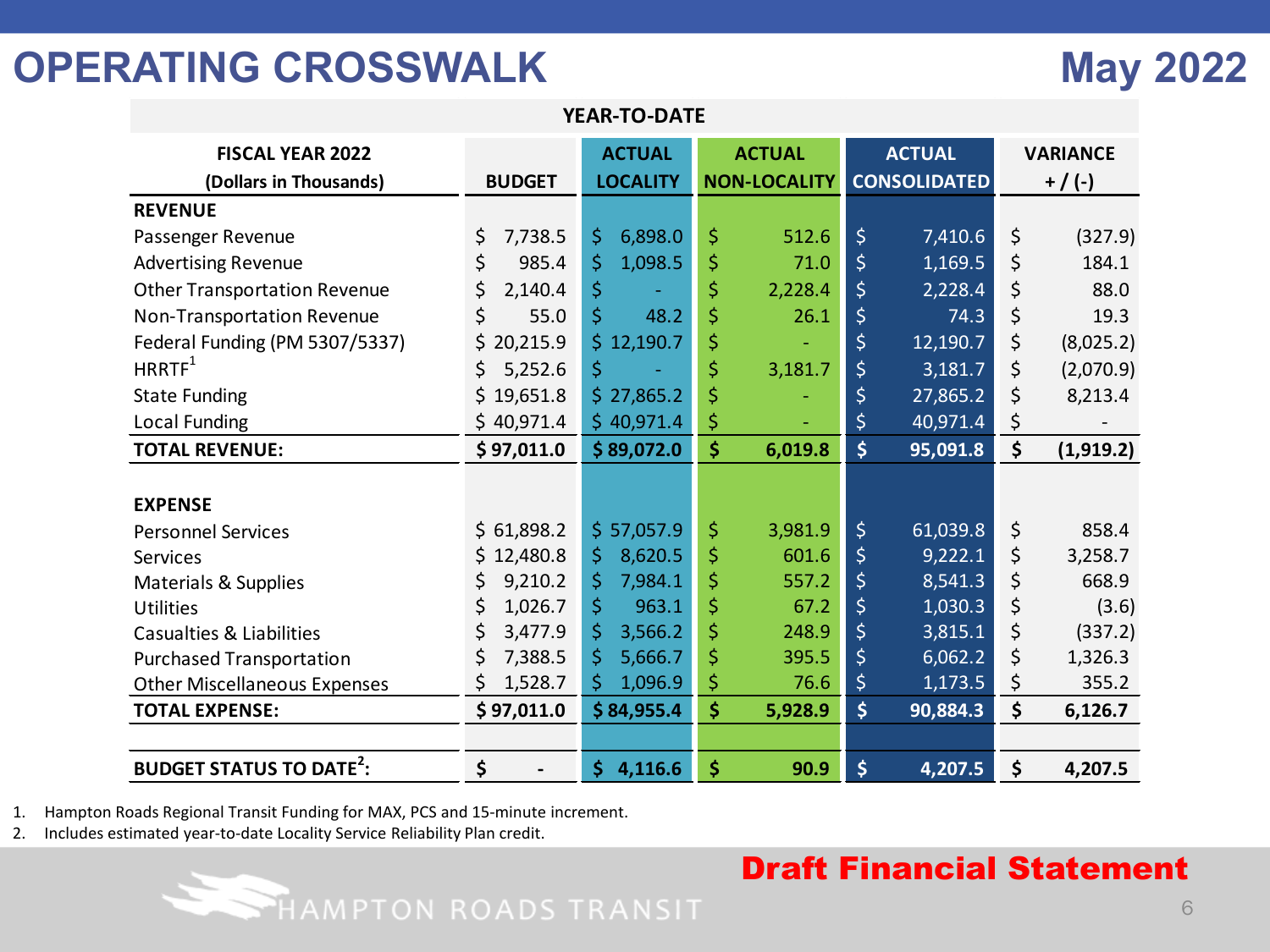|                                               | <b>TOTAL LOCALITY</b> |                         |                         |         |                 |  |  |
|-----------------------------------------------|-----------------------|-------------------------|-------------------------|---------|-----------------|--|--|
| <b>FISCAL YEAR 2022</b>                       | <b>ANNUAL</b>         |                         | <b>YEAR-TO-DATE</b>     |         |                 |  |  |
| (Dollars in Thousands)                        | <b>BUDGET</b>         | <b>BUDGET</b>           | <b>ACTUAL</b>           |         | <b>VARIANCE</b> |  |  |
| <b>Locality Operating Share</b>               | \$44,696.1            | \$40,971.4              | \$40,971.4              | $\zeta$ |                 |  |  |
| <b>Plus: Local Farebox</b>                    | 7,676.7<br>S.         | 7,036.9<br>$\mathsf{S}$ | 6,898.0<br>$\mathsf{S}$ | \$      | (138.9)         |  |  |
| Locality Share - Sub-Total:                   | \$ 52,372.8           | \$48,008.3              | \$47,869.4              | $\zeta$ | (138.9)         |  |  |
| Plus: Federal Aid                             | \$22,053.7            | \$20,215.9              | \$12,190.7              | $\zeta$ | (8,025.2)       |  |  |
| <b>State Aid</b>                              | \$21,438.3            | \$19,651.8              | \$27,865.2              | \$      | 8,213.4         |  |  |
| <b>Total Revenue Contribution:</b>            | \$95,864.8            | \$87,876.0              | \$87,925.3              | $\zeta$ | 49.3            |  |  |
| <b>Operating Expenses:</b>                    | \$95,864.8            | \$87,876.0              | \$83,808.7              | \$      | (4,067.3)       |  |  |
| Locality Budget Status to Date <sup>1</sup> : |                       |                         |                         |         | \$4,116.6       |  |  |
| <b>KPI</b>                                    |                       |                         |                         |         |                 |  |  |
| <b>Farebox Recovery:</b>                      |                       | 8.0%                    | 8.2%                    |         |                 |  |  |
| Farebox % of Budgeted Expense:                |                       |                         | 7.8%                    |         |                 |  |  |

1. Includes estimated year-to-date Locality Service Reliability Plan credit.

HAMPTON ROADS TRANSIT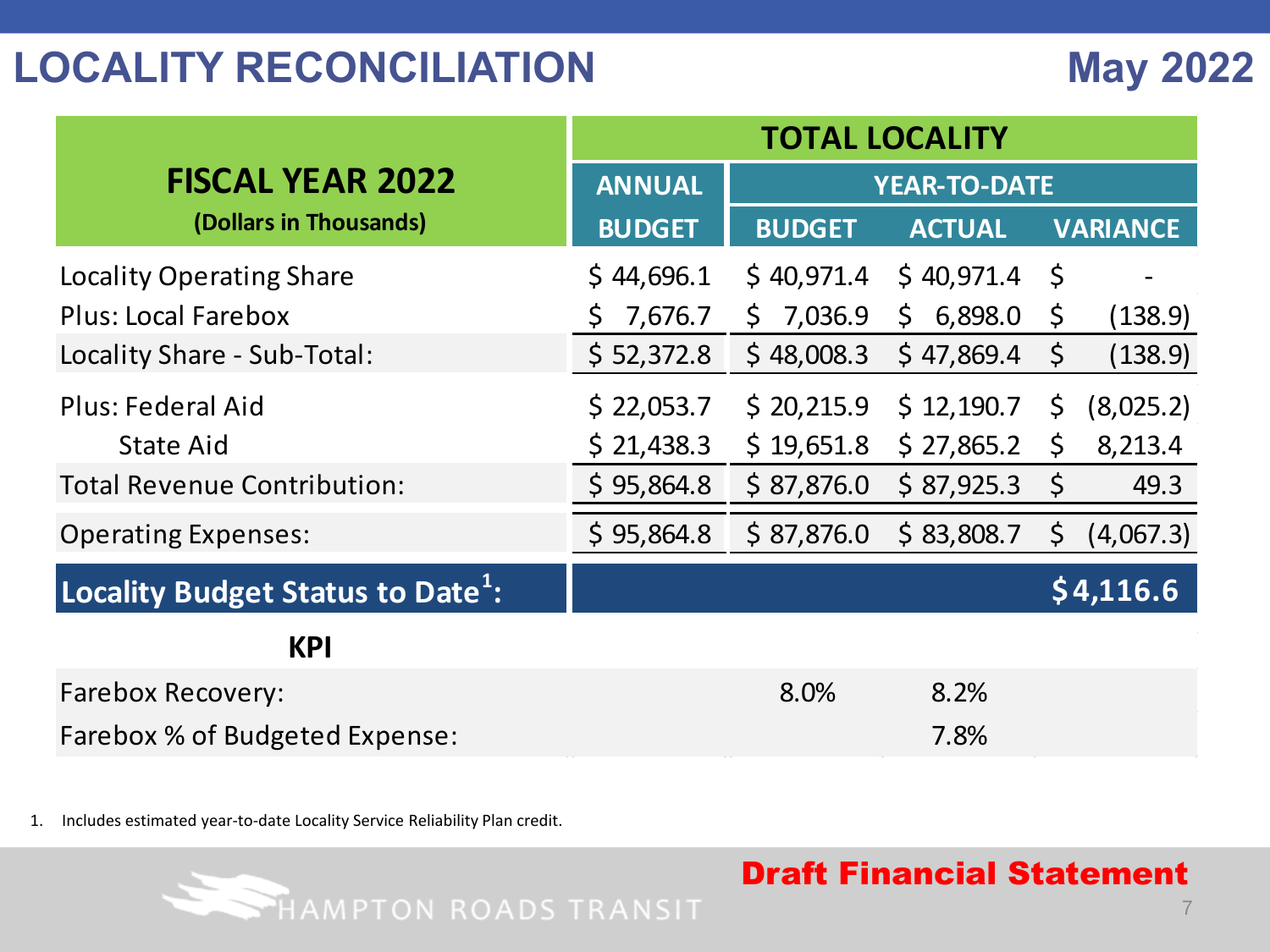| <b>FISCAL YEAR 2022</b>                       | <b>ANNUAL</b> |               | <b>YEAR-TO-DATE</b> |             |                 |
|-----------------------------------------------|---------------|---------------|---------------------|-------------|-----------------|
| (Dollars in Thousands)                        | <b>BUDGET</b> | <b>BUDGET</b> | <b>ACTUAL</b>       |             | <b>VARIANCE</b> |
| <b>Locality Operating Share</b>               | \$2,684.3     | \$2,460.6     | \$2,460.6           | $\varsigma$ |                 |
| <b>Plus: Local Farebox</b>                    | 415.9<br>\$   | \$.<br>381.2  | \$<br>344.4         | $\varsigma$ | (36.8)          |
| Locality Share - Sub-Total:                   | \$3,100.2     | \$2,841.8     | \$2,805.0           | $\varsigma$ | (36.8)          |
| Plus: Federal Aid                             | \$1,552.6     | \$1,423.3     | \$1,264.9           | $\zeta$     | (158.4)         |
| <b>State Aid</b>                              | \$1,304.2     | \$1,195.5     | \$1,775.4           | $\zeta$     | 579.9           |
| <b>Total Revenue Contribution:</b>            | \$5,957.0     | \$5,460.6     | \$5,845.3           | $\zeta$     | 384.7           |
| <b>Operating Expenses:</b>                    | \$5,957.0     | \$5,460.6     | \$5,435.8           | $\zeta$     | (24.8)          |
| Locality Budget Status to Date <sup>1</sup> : |               |               |                     |             | 409.5           |
| <b>KPI</b>                                    |               |               |                     |             |                 |
| <b>Farebox Recovery:</b>                      |               | 7.0%          | 6.3%                |             |                 |
| Farebox % of Budgeted Expense:                |               |               | 6.3%                |             |                 |

1. Includes estimated year-to-date Locality Service Reliability Plan credit.

HAMPTON ROADS TRANSIT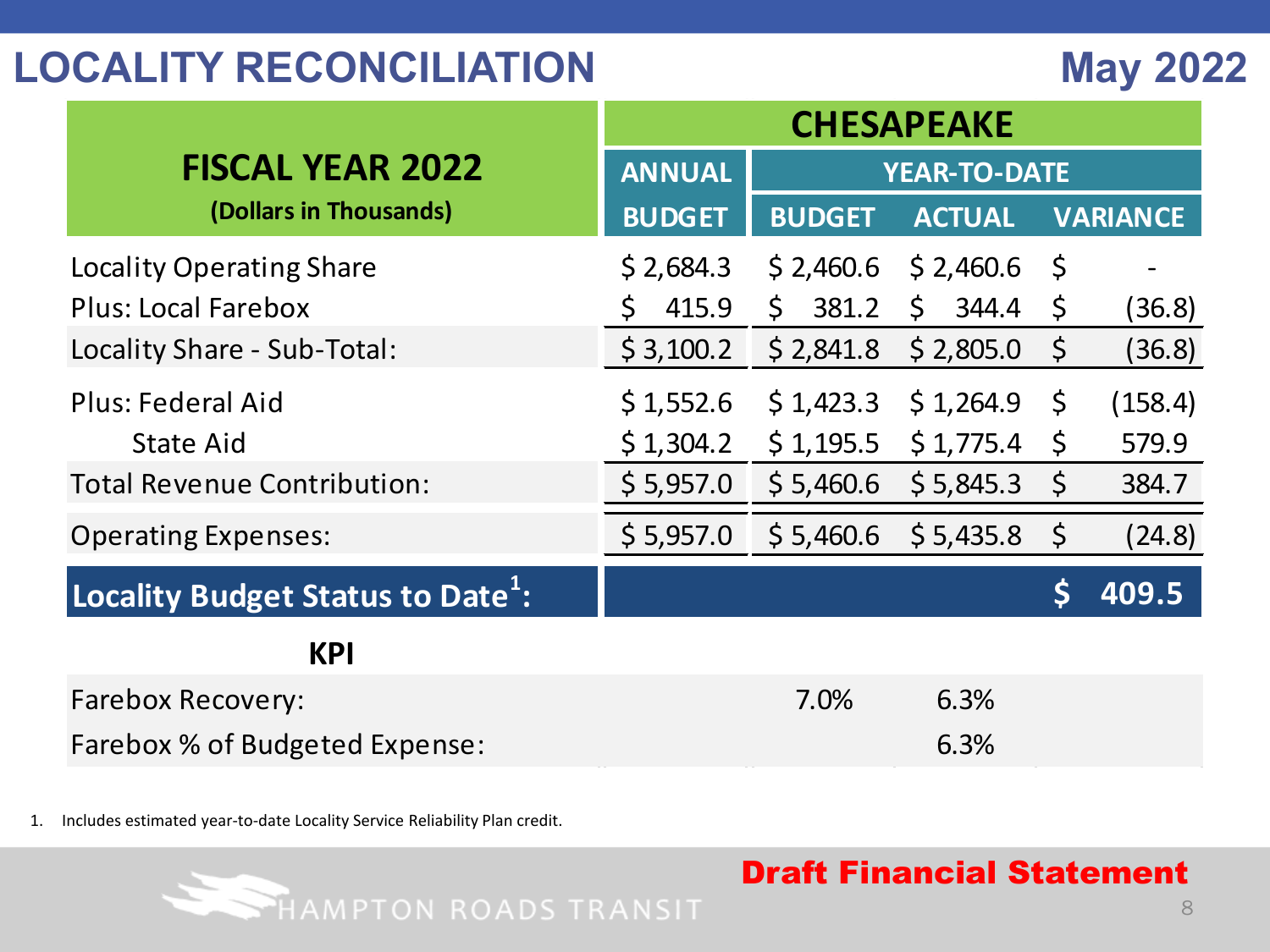|                                               | <b>HAMPTON</b>     |                     |               |             |                 |  |  |
|-----------------------------------------------|--------------------|---------------------|---------------|-------------|-----------------|--|--|
| <b>FISCAL YEAR 2022</b>                       | <b>ANNUAL</b>      | <b>YEAR-TO-DATE</b> |               |             |                 |  |  |
| (Dollars in Thousands)                        | <b>BUDGET</b>      | <b>BUDGET</b>       | <b>ACTUAL</b> |             | <b>VARIANCE</b> |  |  |
| <b>Locality Operating Share</b>               | 4,648.3<br>\$      | \$4,260.9           | \$4,260.9     | $\zeta$     |                 |  |  |
| <b>Plus: Local Farebox</b>                    | \$<br>814.9        | \$<br>747.0         | 632.5<br>\$   | $\varsigma$ | (114.5)         |  |  |
| Locality Share - Sub-Total:                   | $\zeta$<br>5,463.2 | \$5,007.9           | \$4,893.4     | $\zeta$     | (114.5)         |  |  |
| <b>Plus: Federal Aid</b>                      | 2,512.4            | \$2,303.0           | \$1,309.9     | $\zeta$     | (993.1)         |  |  |
| <b>State Aid</b>                              | 2,276.7<br>Ş       | \$2,087.0           | \$2,809.4     | $\zeta$     | 722.4           |  |  |
| <b>Total Revenue Contribution:</b>            | \$10,252.3         | \$9,397.9           | \$9,012.7     | $\zeta$     | (385.2)         |  |  |
| <b>Operating Expenses:</b>                    | \$10,252.3         | \$9,397.9           | \$8,511.1     | $\zeta$     | (886.8)         |  |  |
| Locality Budget Status to Date <sup>1</sup> : |                    |                     |               |             | 501.6           |  |  |
| <b>KPI</b>                                    |                    |                     |               |             |                 |  |  |
| <b>Farebox Recovery:</b>                      |                    | 7.9%                | 7.4%          |             |                 |  |  |
| Farebox % of Budgeted Expense:                |                    |                     | 6.7%          |             |                 |  |  |

1. Includes estimated year-to-date Locality Service Reliability Plan credit.

HAMPTON ROADS TRANSIT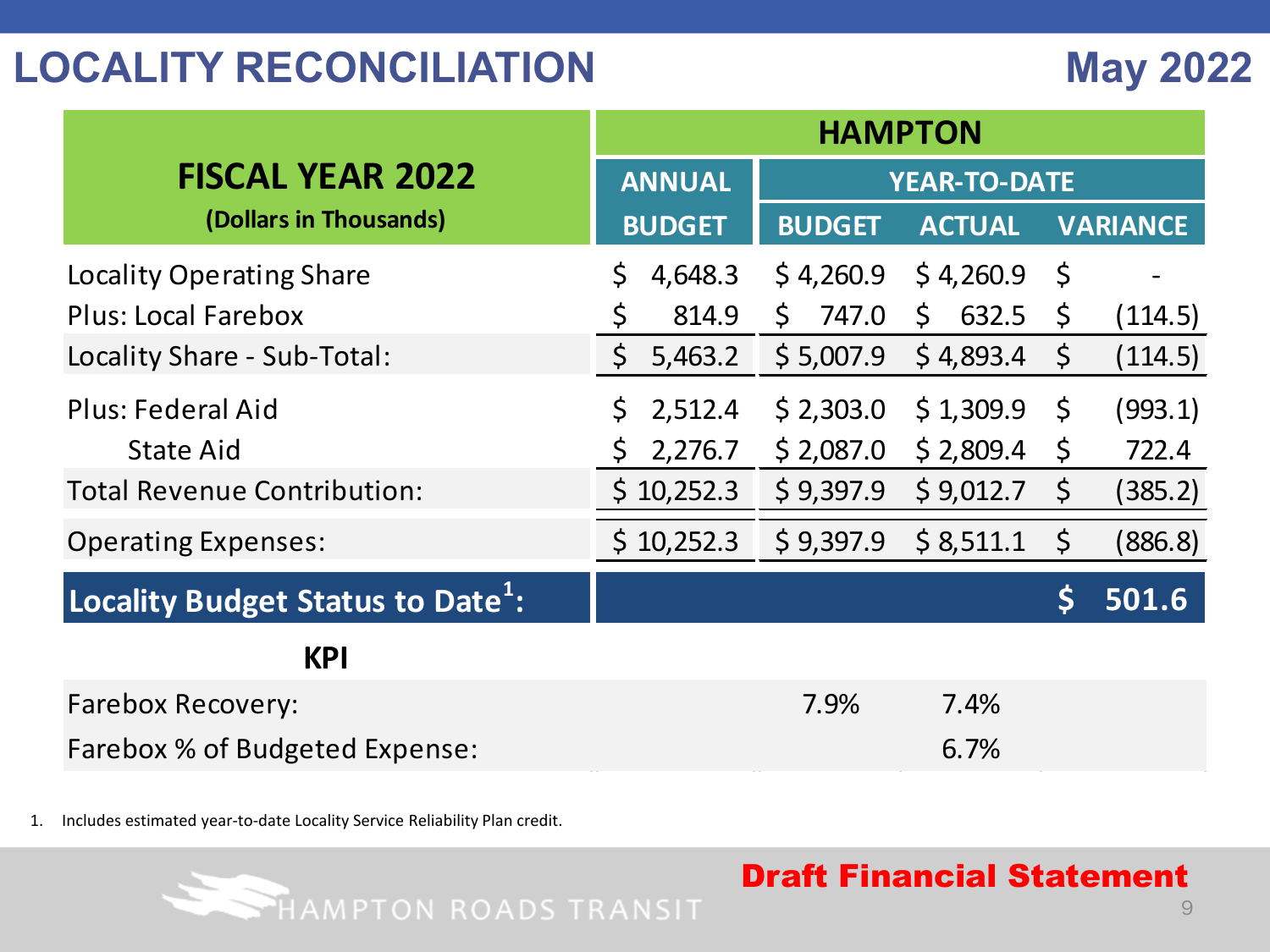|                                               | <b>NEWPORT NEWS</b> |                                                    |                         |  |  |  |  |  |
|-----------------------------------------------|---------------------|----------------------------------------------------|-------------------------|--|--|--|--|--|
| <b>FISCAL YEAR 2022</b>                       | <b>ANNUAL</b>       | <b>YEAR-TO-DATE</b>                                |                         |  |  |  |  |  |
| (Dollars in Thousands)                        | <b>BUDGET</b>       | <b>BUDGET</b><br><b>ACTUAL</b>                     | <b>VARIANCE</b>         |  |  |  |  |  |
| Locality Operating Share                      | 7,374.4<br>\$       | \$<br>6,759.9<br>6,759.9<br>\$                     | \$                      |  |  |  |  |  |
| <b>Plus: Local Farebox</b>                    | \$<br>1,468.5       | \$<br>1,072.2<br>1,346.1<br>\$                     | \$<br>(273.9)           |  |  |  |  |  |
| Locality Share - Sub-Total:                   | $\zeta$<br>8,842.9  | 8,106.0<br>7,832.1<br>$\mathsf{S}$<br>\$           | \$<br>(273.9)           |  |  |  |  |  |
| Plus: Federal Aid                             | \$<br>3,790.0       | 1,762.3<br>$\mathsf{S}$<br>3,474.1<br>$\mathsf{S}$ | $\frac{1}{2}$ (1,711.8) |  |  |  |  |  |
| State Aid                                     | 3,639.9<br>\$       | \$<br>3,336.6<br>4,429.8<br>$\mathsf{S}$           | $\zeta$<br>1,093.2      |  |  |  |  |  |
| <b>Total Revenue Contribution:</b>            | \$16,272.8          | \$14,916.7<br>\$14,024.2                           | $\varsigma$<br>(892.5)  |  |  |  |  |  |
| <b>Operating Expenses:</b>                    | \$16,272.8          | \$14,916.7<br>\$13,330.6                           | \$<br>(1,586.1)         |  |  |  |  |  |
| Locality Budget Status to Date <sup>1</sup> : |                     |                                                    | 693.6                   |  |  |  |  |  |
| <b>KPI</b>                                    |                     |                                                    |                         |  |  |  |  |  |
| <b>Farebox Recovery:</b>                      |                     | 9.0%<br>8.0%                                       |                         |  |  |  |  |  |
| Farebox % of Budgeted Expense:                |                     | 7.2%                                               |                         |  |  |  |  |  |

1. Includes estimated year-to-date Locality Service Reliability Plan credit.

HAMPTON ROADS TRANSIT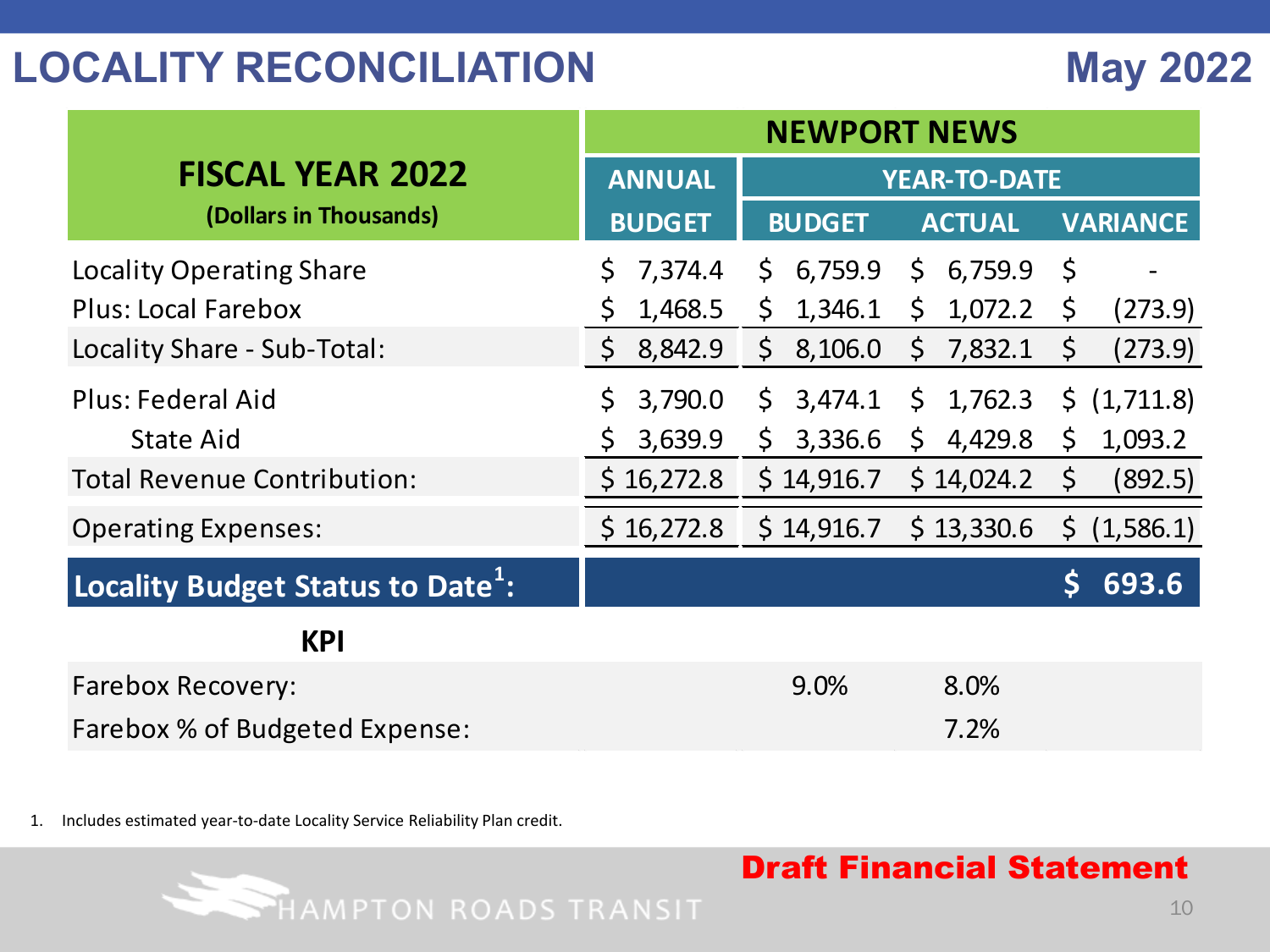|                                               | <b>NORFOLK</b> |                         |               |              |                 |  |  |
|-----------------------------------------------|----------------|-------------------------|---------------|--------------|-----------------|--|--|
| <b>FISCAL YEAR 2022</b>                       | <b>ANNUAL</b>  | <b>YEAR-TO-DATE</b>     |               |              |                 |  |  |
| (Dollars in Thousands)                        | <b>BUDGET</b>  | <b>BUDGET</b>           | <b>ACTUAL</b> |              | <b>VARIANCE</b> |  |  |
| <b>Locality Operating Share</b>               | \$19,408.4     | \$17,791.0              | \$17,791.0    | $\zeta$      |                 |  |  |
| <b>Plus: Local Farebox</b>                    | 3,320.4<br>Ş.  | 3,043.7<br>$\mathsf{S}$ | \$3,214.2     | $\mathsf{S}$ | 170.5           |  |  |
| Locality Share - Sub-Total:                   | \$22,728.8     | \$20,834.7              | \$21,005.2    | $\varsigma$  | 170.5           |  |  |
| <b>Plus: Federal Aid</b>                      | 8,592.8<br>\$. | 7,876.8<br>$\mathsf{S}$ | \$3,731.9     | $\zeta$      | (4, 144.9)      |  |  |
| <b>State Aid</b>                              | 9,110.2<br>\$. | \$8,351.0               | \$11,750.7    | \$           | 3,399.7         |  |  |
| <b>Total Revenue Contribution:</b>            | \$40,431.8     | \$37,062.5              | \$36,487.8    | $\zeta$      | (574.7)         |  |  |
| <b>Operating Expenses:</b>                    | \$40,431.8     | \$37,062.5              | \$35,103.8    | $\zeta$      | (1,958.7)       |  |  |
| Locality Budget Status to Date <sup>1</sup> : |                |                         |               |              | \$1,384.0       |  |  |
| <b>KPI</b>                                    |                |                         |               |              |                 |  |  |
| <b>Farebox Recovery:</b>                      |                | 8.2%                    | 9.2%          |              |                 |  |  |
| Farebox % of Budgeted Expense:                |                |                         | 8.7%          |              |                 |  |  |

1. Includes estimated year-to-date Locality Service Reliability Plan credit.

HAMPTON ROADS TRANSIT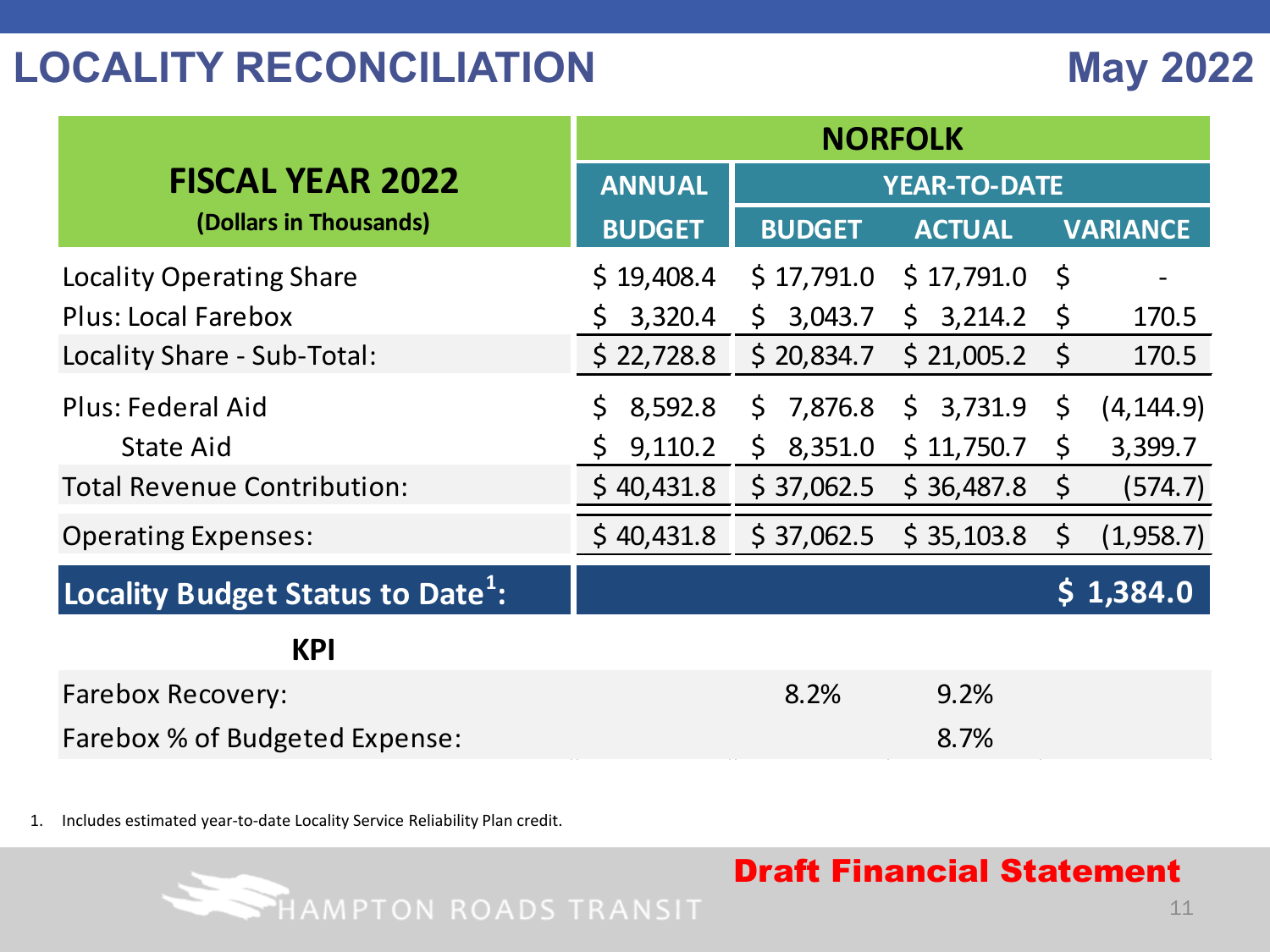|                                               | <b>PORTSMOUTH</b> |               |                     |              |                 |  |  |
|-----------------------------------------------|-------------------|---------------|---------------------|--------------|-----------------|--|--|
| <b>FISCAL YEAR 2022</b>                       | ANNUAL            |               | <b>YEAR-TO-DATE</b> |              |                 |  |  |
| (Dollars in Thousands)                        | <b>BUDGET</b>     | <b>BUDGET</b> | <b>ACTUAL</b>       |              | <b>VARIANCE</b> |  |  |
| <b>Locality Operating Share</b>               | \$2,834.9         | \$2,598.7     | \$2,598.7           | - \$         |                 |  |  |
| <b>Plus: Local Farebox</b>                    | 514.3<br>\$.      | \$471.4       | 458.5<br>\$         | \$           | (12.9)          |  |  |
| Locality Share - Sub-Total:                   | \$3,349.2         | \$3,070.1     | \$3,057.2           | $\zeta$      | (12.9)          |  |  |
| Plus: Federal Aid                             | \$1,684.1         | \$1,543.8     | \$1,241.7           | $\mathsf{S}$ | (302.1)         |  |  |
| State Aid                                     | \$1,415.5         | \$1,297.5     | \$1,918.0           | $\zeta$      | 620.5           |  |  |
| <b>Total Revenue Contribution:</b>            | \$6,448.8         | \$5,911.4     | \$6,216.9           | $\zeta$      | 305.5           |  |  |
| <b>Operating Expenses:</b>                    | \$6,448.8         | \$5,911.4     | \$5,860.2           | $\zeta$      | (51.2)          |  |  |
| Locality Budget Status to Date <sup>1</sup> : |                   |               |                     | \$           | 356.7           |  |  |
| <b>KPI</b>                                    |                   |               |                     |              |                 |  |  |
| <b>Farebox Recovery:</b>                      |                   | 8.0%          | 7.8%                |              |                 |  |  |
| Farebox % of Budgeted Expense:                |                   |               | 7.8%                |              |                 |  |  |

1. Includes estimated year-to-date Locality Service Reliability Plan credit.